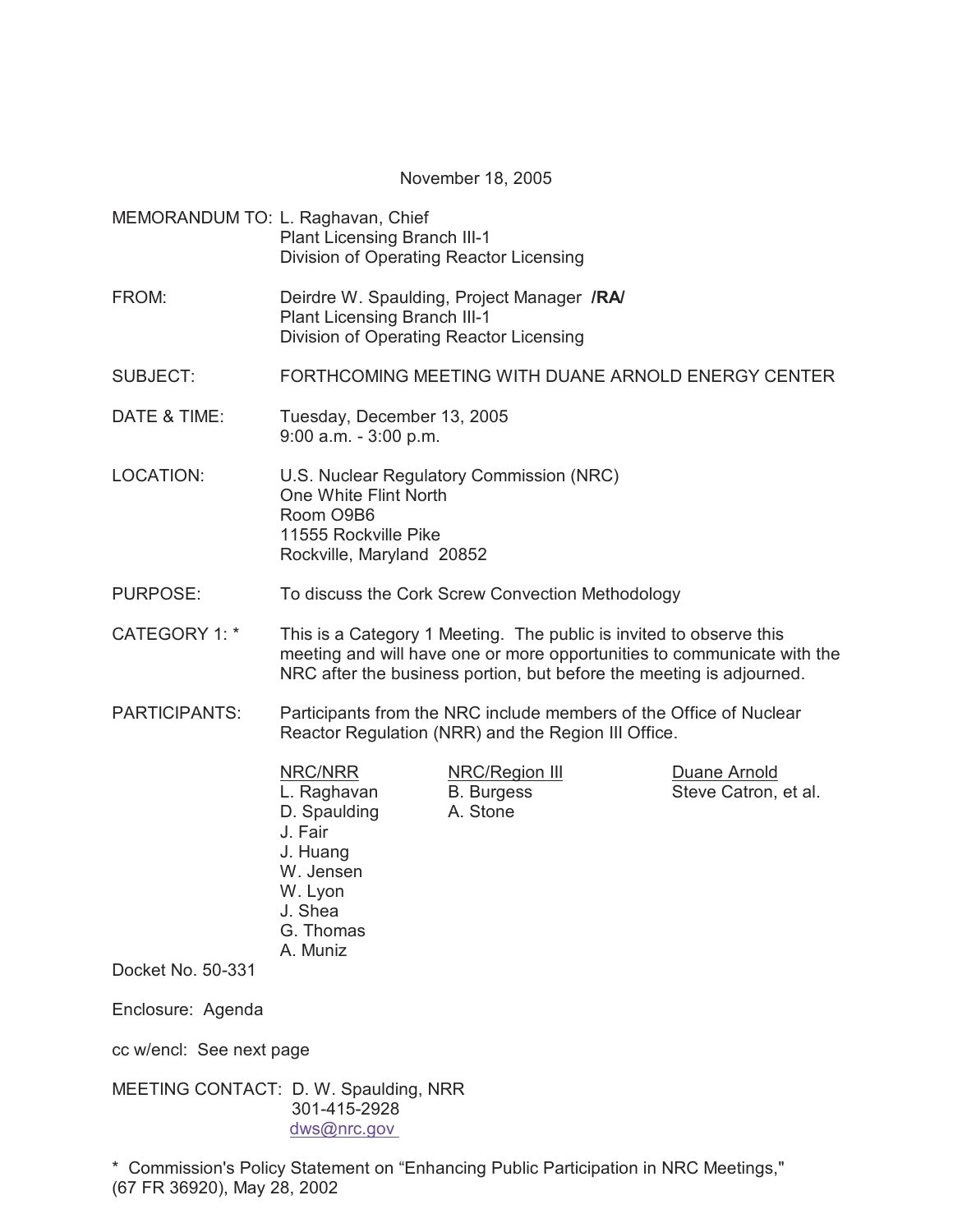- MEMORANDUM TO: L. Raghavan, Chief Plant Licensing Branch III-1 Division of Operating Reactor Licensing
- FROM: Deirdre W. Spaulding, Project Manager **/RA/** Plant Licensing Branch III-1 Division of Operating Reactor Licensing
- SUBJECT: FORTHCOMING MEETING WITH DUANE ARNOLD ENERGY CENTER
- DATE & TIME: Tuesday, December 13, 2005 9:00 a.m. - 3:00 p.m.
- LOCATION: U.S. Nuclear Regulatory Commission (NRC) One White Flint North Room O9B6 11555 Rockville Pike Rockville, Maryland 20852
- PURPOSE: To discuss the Cork Screw Convection Methodology
- CATEGORY 1: \* This is a Category 1 Meeting. The public is invited to observe this meeting and will have one or more opportunities to communicate with the NRC after the business portion, but before the meeting is adjourned.
- PARTICIPANTS: Participants from the NRC include members of the Office of Nuclear Reactor Regulation (NRR) and the Region III Office.
	- D. Spaulding A. Stone J. Fair J. Huang W. Jensen W. Lyon J. Shea G. Thomas A. Muniz

NRC/NRR NRC/Region III Duane Arnold

L. Raghavan B. Burgess Steve Catron, et al.

Docket No. 50-331

- Enclosure: Agenda
- cc w/encl: See next page

MEETING CONTACT: D. W. Spaulding, NRR 301-415-2928 dws@nrc.gov

\* Commission's Policy Statement on "Enhancing Public Participation in NRC Meetings," (67 FR 36920), May 28, 2002

| ADAMS ACCESSION NUMBER: ML053210135 |  |
|-------------------------------------|--|
|                                     |  |

| OFFICE      | NRR/LPL3-1/PM     | INRR/LPL3-1/LA | NRR/LPL3-1/BC |
|-------------|-------------------|----------------|---------------|
| <b>NAME</b> | <b>DSpaulding</b> | <b>THarris</b> | LRaghavan     |
| <b>DATE</b> | 11/18/05          | 11/17/05       | 11/18/05      |

OFFICIAL RECORD COPY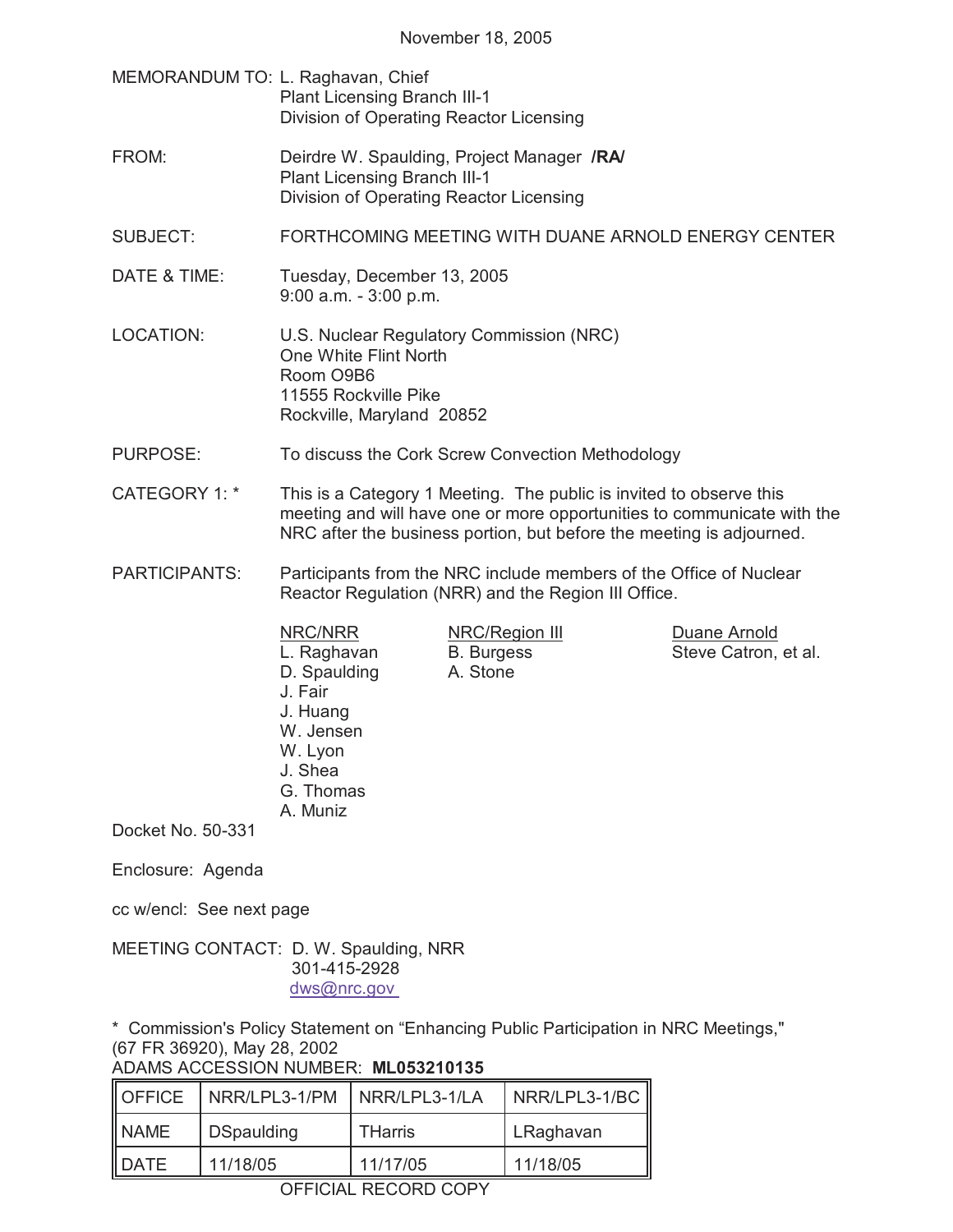## Duane Arnold Energy Center

cc:

Michael B. Sellman President and Chief Executive Officer Nuclear Management Company, LLC 700 First Street Hudson, MI 54016

John Bjorseth Plant Manager Duane Arnold Energy Center 3277 DAEC Road Palo, IA 52324

Steven R. Catron Manager, Regulatory Affairs Duane Arnold Energy Center 3277 DAEC Road Palo, IA 52324

U. S. Nuclear Regulatory Commission Resident Inspector's Office Rural Route #1 Palo, IA 52324

Regional Administrator, Region III U. S. Nuclear Regulatory Commission 2443 Warrenville Road, Suite 210 Lisle, IL 60532-4352

Jonathan Rogoff Vice President, Counsel & Secretary Nuclear Management Company, LLC 700 First Street Hudson, WI 54016

Bruce Lacy Nuclear Asset Manager Alliant Energy/Interstate Power and Light Company 3277 DAEC Road Palo, IA 52324

Daniel McGhee Utilities Division Iowa Department of Commerce Lucas Office Buildings, 5th floor Des Moines, IA 50319

Chairman, Linn County Board of Supervisors 930 1st Street SW Cedar Rapids, IA 52404

Craig G. Anderson Senior Vice President, Group Operations 700 First Street Hudson, WI 54016

November 2005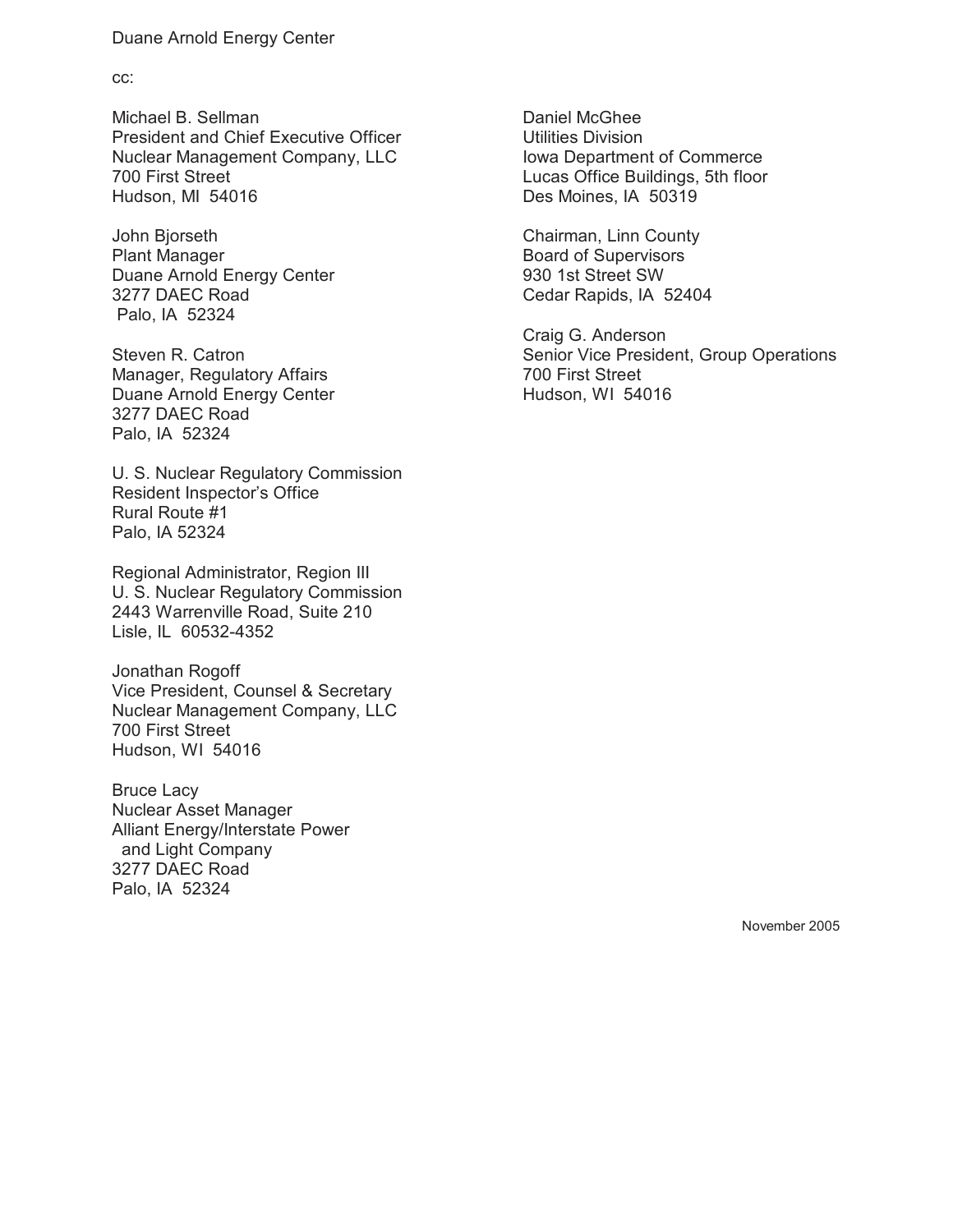MEETING WITH DUANE ARNOLD ENERGY CENTER TO DISCUSS THE CORK SCREW CONVECTION METHODOLOGY

December 13, 2005

- 1. Introductions
- 2. Duane Arnold Presentation
- 3. Discussion
- 4. Public Comments
- 5. Summary